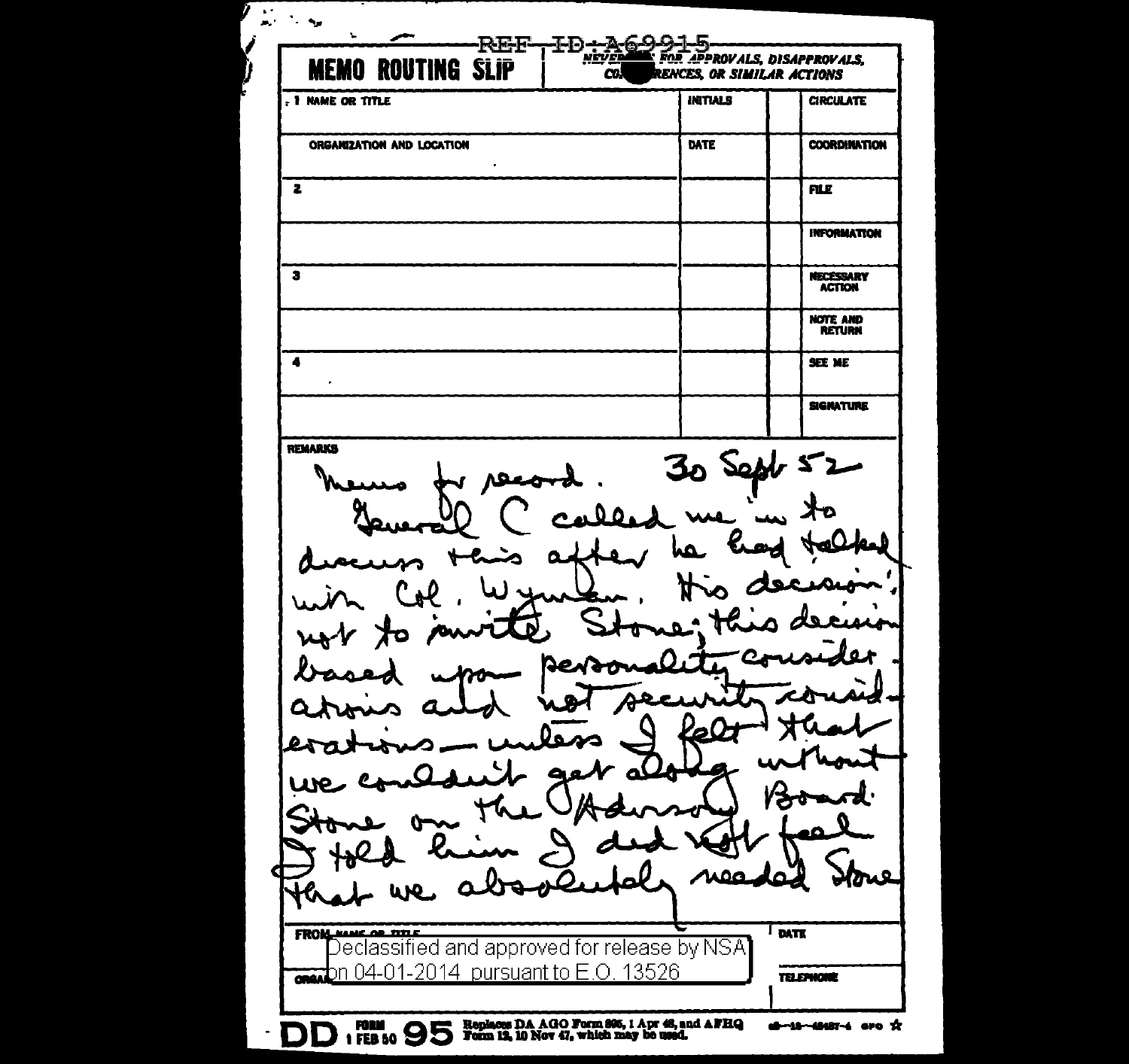and agreed with terroriality were a member. I also shid we could take a reading after a year n'AO, to see hour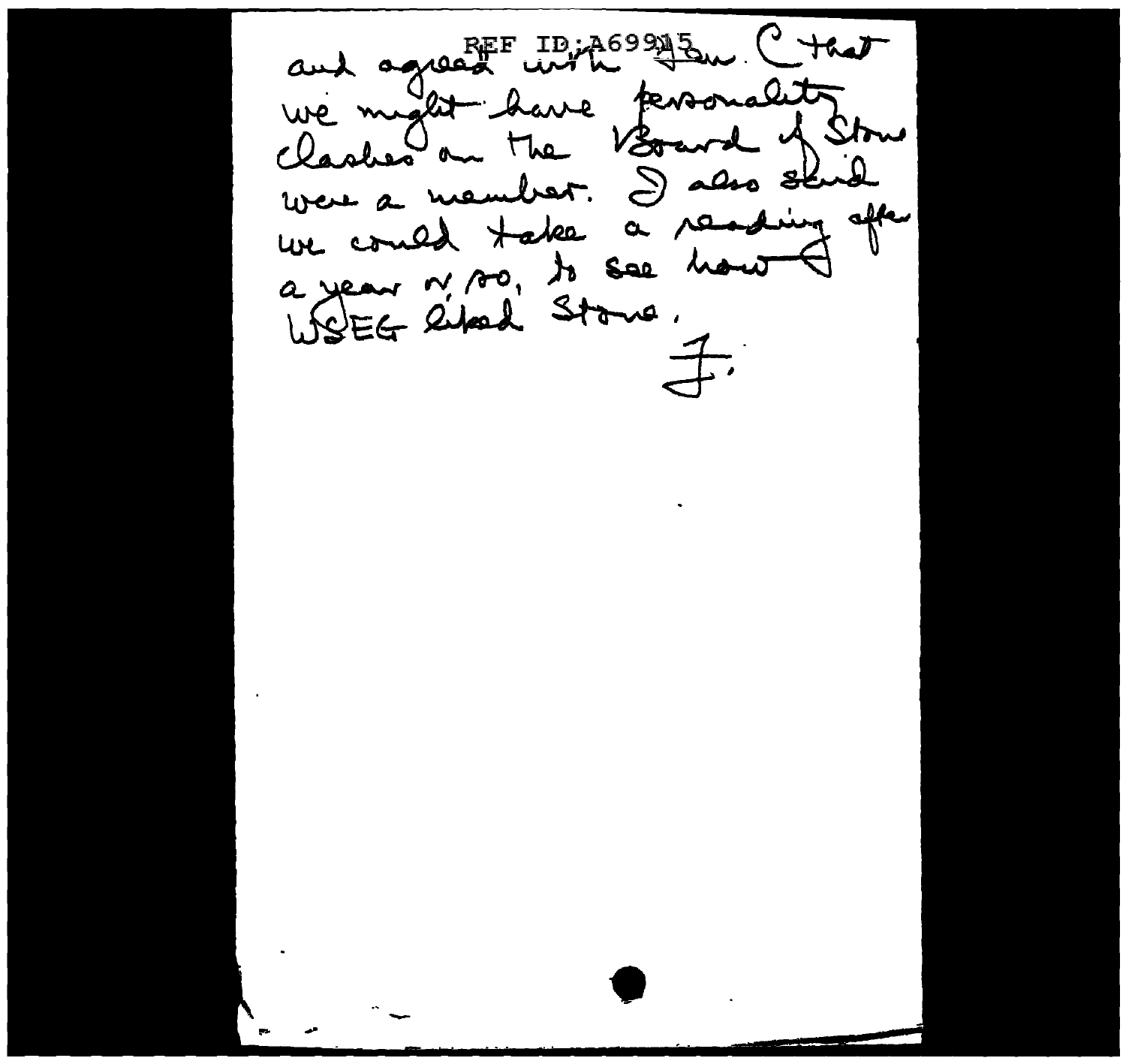| <b>MEMO ROUTING SLIP</b>                                                                                                                                                                                                                                                                                                                                                                                                                                                                     | മ                   |         | ALS, DISAPPROVALS.<br>ENCES, OR SIMILAR ACTIONS |
|----------------------------------------------------------------------------------------------------------------------------------------------------------------------------------------------------------------------------------------------------------------------------------------------------------------------------------------------------------------------------------------------------------------------------------------------------------------------------------------------|---------------------|---------|-------------------------------------------------|
| 1 NAME OR TITLE                                                                                                                                                                                                                                                                                                                                                                                                                                                                              |                     | INTIALS | <b>CIRCULATE</b>                                |
| General Canine<br>ORGANIZATION AND LOCATION                                                                                                                                                                                                                                                                                                                                                                                                                                                  |                     | DATE    | <b>COORDINATION</b>                             |
| THRU: Admiral Wenger                                                                                                                                                                                                                                                                                                                                                                                                                                                                         |                     |         |                                                 |
| 2                                                                                                                                                                                                                                                                                                                                                                                                                                                                                            |                     |         | <b>FILE</b>                                     |
|                                                                                                                                                                                                                                                                                                                                                                                                                                                                                              |                     |         | <b>INFORMATION</b>                              |
|                                                                                                                                                                                                                                                                                                                                                                                                                                                                                              |                     |         | <b>NECESSARY</b><br><b>ACTION</b>               |
|                                                                                                                                                                                                                                                                                                                                                                                                                                                                                              |                     |         | <b>NOTE AND</b><br><b>RETURN</b>                |
|                                                                                                                                                                                                                                                                                                                                                                                                                                                                                              |                     |         | <b>SEE ME</b>                                   |
|                                                                                                                                                                                                                                                                                                                                                                                                                                                                                              | <u>o a SED 1952</u> |         | <b>SIGNATURE</b>                                |
| <b>REMARKS</b><br>1. One of the candidates for membership on AFSA<br>Scientific Advisory Board is Prof. Marshall H. Stone,<br>Chairman, Department of Mathematics, University of<br>Chicago. He is Consultant to WSEG.<br>2. AFSA-16 once indicated that there were clear-                                                                                                                                                                                                                   |                     |         |                                                 |
| ance problems in his case and recommended against<br>clearing him for COMINT. Since then we have learned that<br>the clearance problems have been clarified so far as<br>WSEG is concerned but AFSA-16 wants a waiver from you<br>in Stone's case if he is to receive a comint clearance.<br>3. I think Prof. Stone could make important<br>contributions to the new Board's work, especially on<br>an individual basis as consultant.<br>4. Recommend you grant a waiver unless AFSA-16 can |                     |         |                                                 |
| convince you it is not warranted or advisable.<br><b>FROM NAME OR TITLE</b>                                                                                                                                                                                                                                                                                                                                                                                                                  |                     |         | <b>DATE</b>                                     |
| <b>ORGANIZATION AND LOCATION</b>                                                                                                                                                                                                                                                                                                                                                                                                                                                             | ناعتنا ستن          |         | 26 Sept 52<br><b>TELEPHONE</b>                  |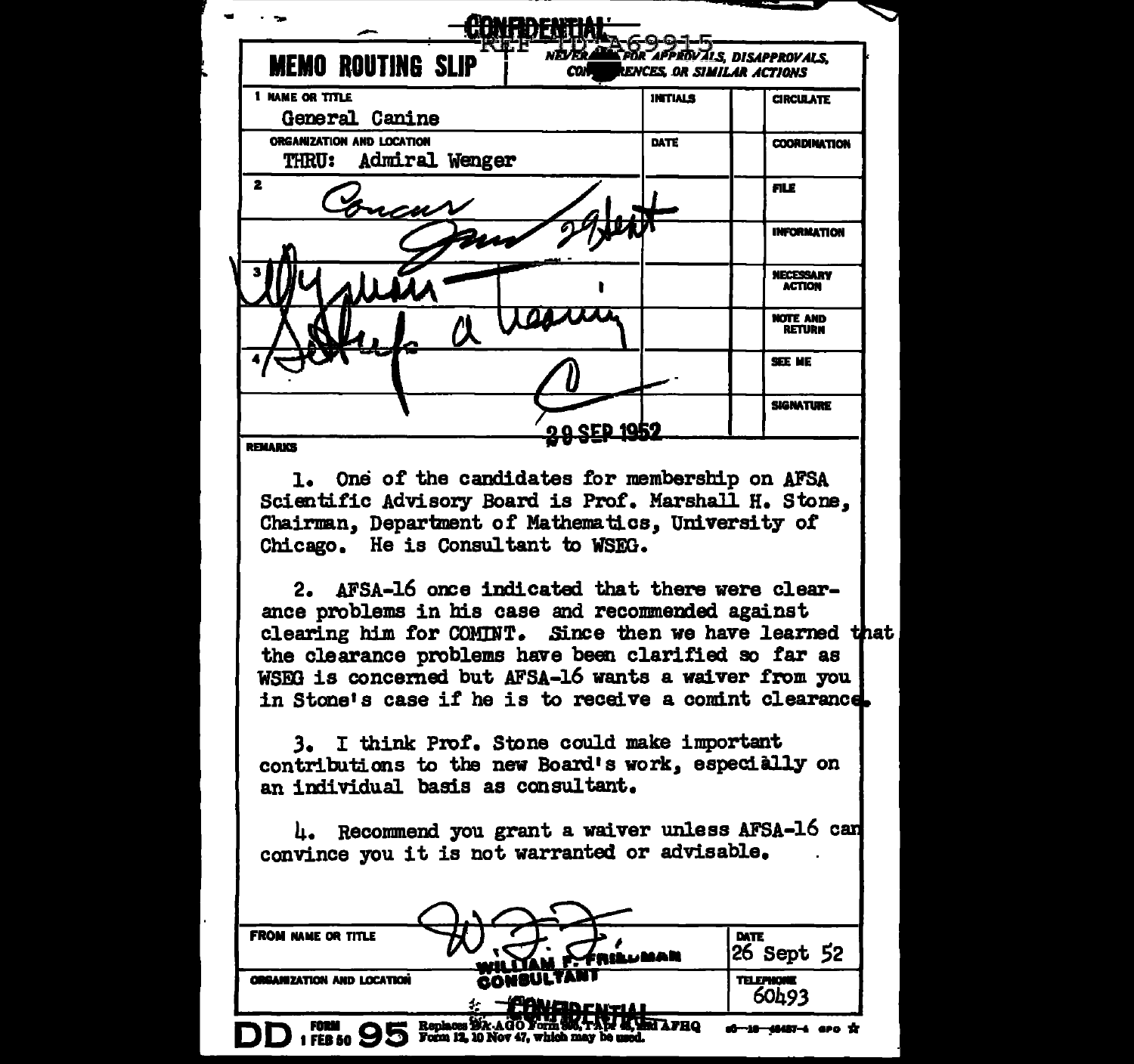**REF ID:A69915 HEADQUARTERS ARMY SECURITY AGENCY WASHINGTON 25, D.C.** 

17 January 1946

Professor Marshall Stone c/o Chief Justice H. F. Stone 2340 Wyoming Avenue Washington 8, D. C.

Dear Professor Stone:

Thank you for your letter of January 13, and I will be looking forward to seeing you on Tuesday, January 22, and not January 21 as indicated in your letter. However, if you really meant January 21, which would be Monday. that would be satisfactory also, but I would appreciate having vord from you early on Monday morning.

My address and home telephone number, as well as my office telephone number, you will find below.

The best mode of getting to Arlington Hall Station by bus from your father's house on Wyoming Avenue would be to go down to K Street and take a Virginia bus marked "Buckingham", and get off at Pershing Drive where it crosses Glebe Road. I attach hereto a diagram which will help you from there on. When you arrive at the front gate, have the guard call me so that I can have you pass on to the grounds. You will remember the way to get to the Headquarters Building, I am sure. My room is 116.

It would be nice to have you telephone me at my home some time Sunday afternoon or earlier in case you get to Washington on that day.

Looking forward to seeing you, I am

Sincerely yours,

1 Incl: Diagram WILLIAM F. FRIEDMAN Director of Communications Research

Home address: 3932 Military Road Home telephone: EMerson 3915 Office telephone: GLebe 4300, ext. 215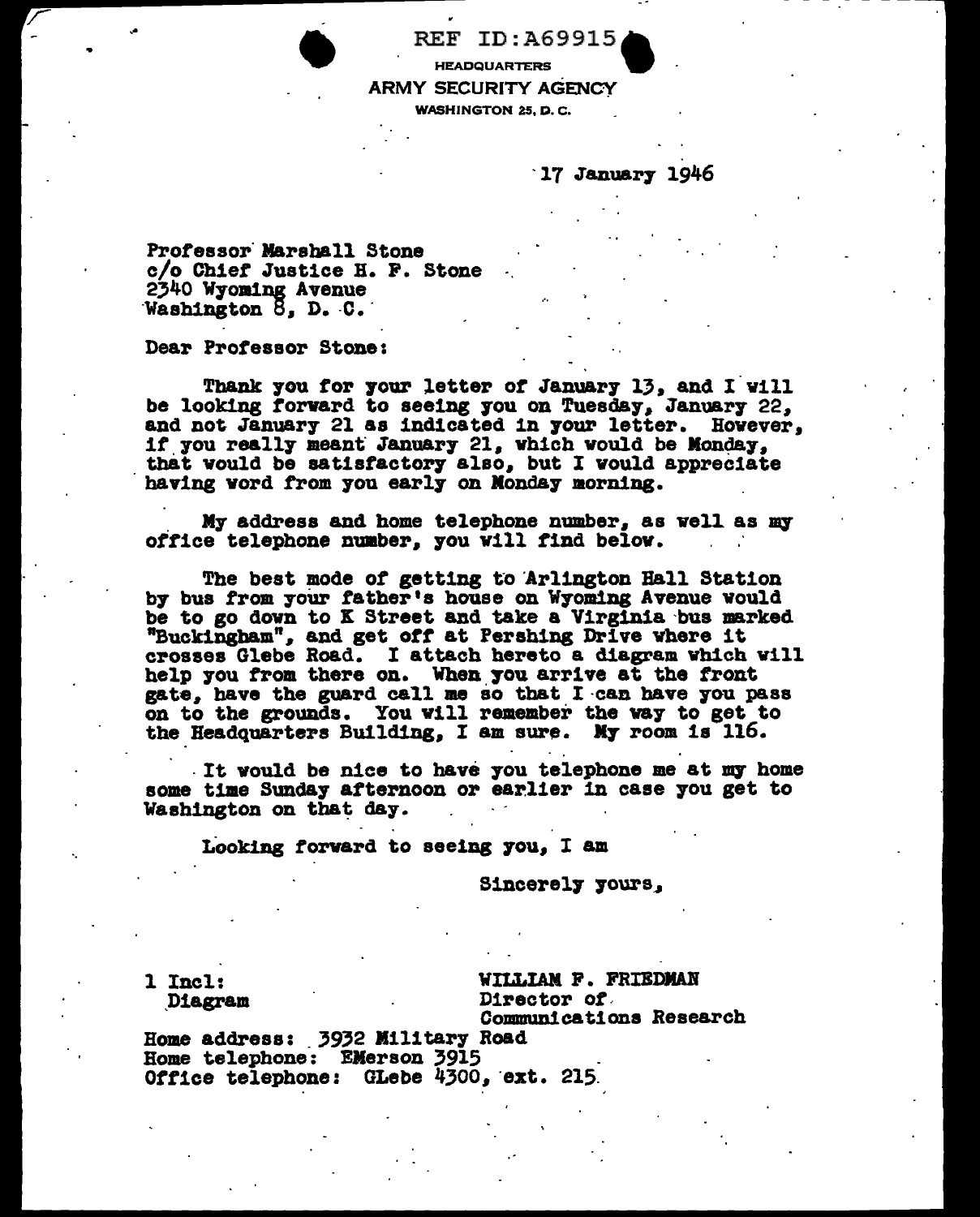REF ID: A6991 AMERICAN MATHEMATICAL SOWETY

M. H. STONE

**30 HILLSIDE AVENUE** CAMBRIDGE, MASS.

January 13, 1946.

Mr. William F. Friedman princetor of Communications Research Headquarters, Army Security Aguncy Washington 25, D.C.

Dear Olr. Friedman :-

7 am delighted to learn that you can be use. My plans have now couptablized, and To would like to arrange to be you on Tuesday. Varmany 21, at your convenience. It would give me great pleasure te lunch uils jon at the Hard, if you so desire. Some of the things I have in usind Marie au official bearing and unight be more comprably olso curred there.

Would you be good enough to lit me know " off F. Stone, 2340 Wyorking Avenue NW Washington 8, D.C. Etal. Decation 0210 J, where Z Shall stay deiving suy exist, when you can see me? If I am to come out to the Hall, I proud also appreciate directions as to the best mode of getting file phone unimber no that any last-minute bitches ren 'he iroml out ley telephone if necessary. With warmy thanks, yours, Manhall Stone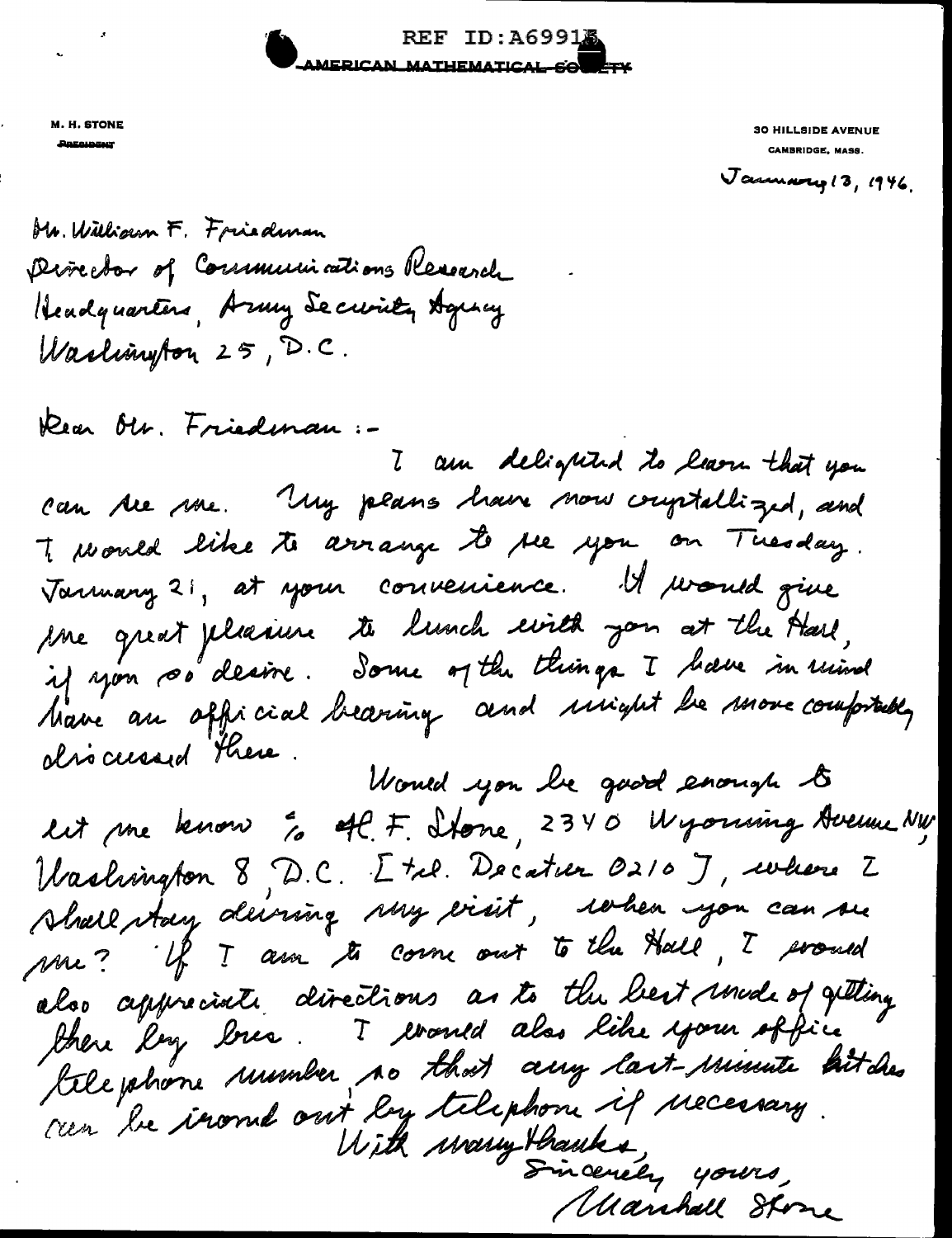WDGSS-14 8 January 1946

Dr. Marshall H. Stone, President, American Mathematical Society;<br>30 Hillside Avenue, Cambridge. Massachusetts.

Dear Doctor Stone:

..

I was very pleased to receive your note of 3 January 1946, and I will be very happy to see you when you come to Washington. I expect to be here between the 18th and 24th, or during the first few days of February, but it 24th, or during the first few days of February, but<br>vould be nice if you could give me one or tvo days' vould be nice if you could give me one or two days'<br>notice.

I have, no idea at tbe moment as to 'the nature of the things which you wish to discuss, whether personal or official, but in either case, we can meet either at Arlington Hall Station or at *my* home. I should appreciate it very much if you will be *my* guest either for- luncheon it very much if you will be my guest either for luncheon or dinner.

Reciprocating your cordial greetings tor the Kew Year, I am

Sineerel7 7ours.

WILLIAM F. FRIEDMAN Director *ot*  Communications Research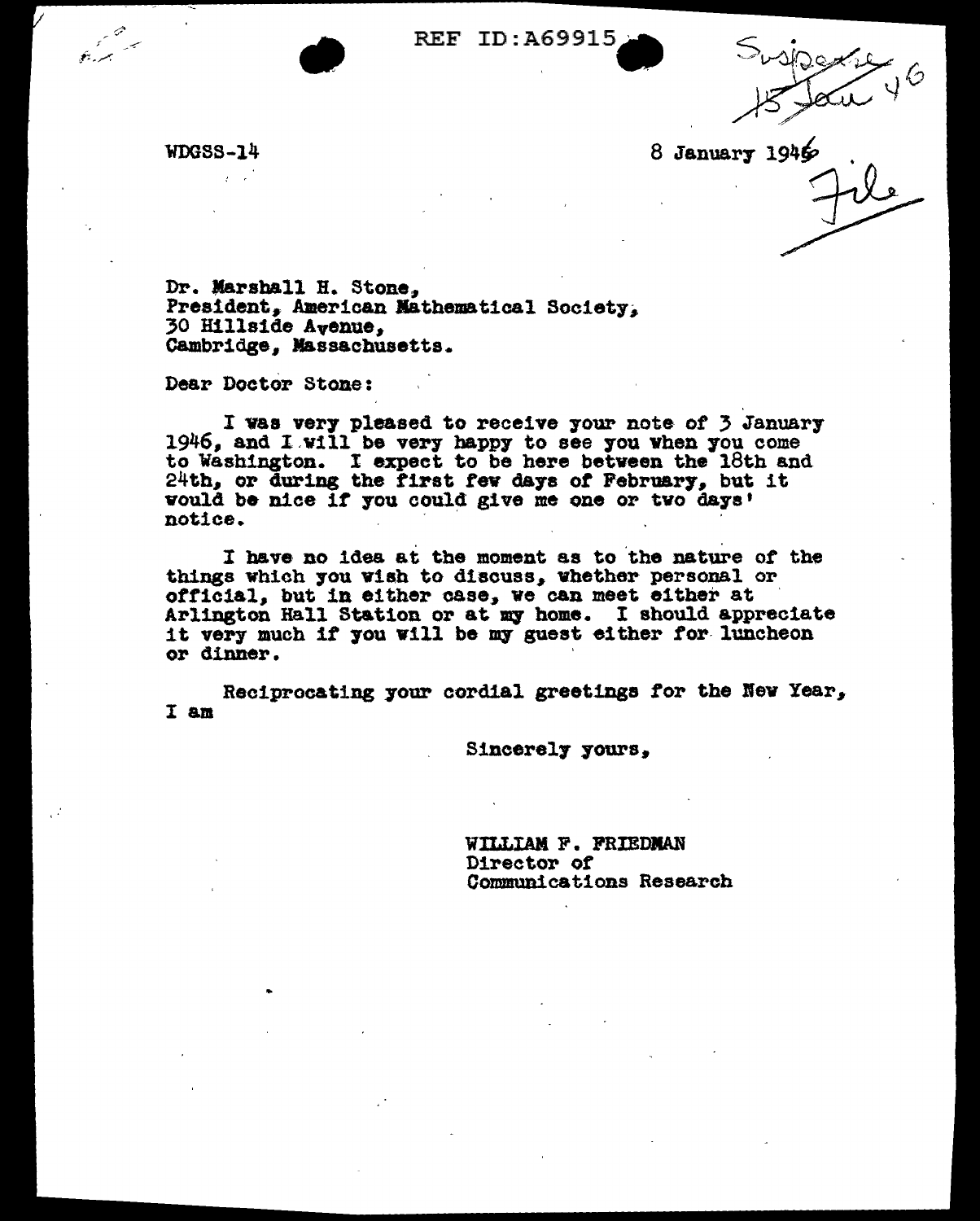

M. H. STONE **PRESIDENT** 

**30 HILLSIDE AVENUE** CAMBRIDGE, MASS.

 $\sqrt{a}u.3, 1946$ 

Marshall H. Store

Kear Ols. Friedman. Could you see me for an hour or so if I should come to Washington between the If it and 2 4th of the mouth or during the first few days of February? There are various things I woned like to talk with you about, if you are expecting to be in town and available then. My plans depend to a considerable extent on Ryleeing able to make various appointments, including one cirth you, and cere therefore not yet very precise. With liest greetings for the New Year, Sincerely yours,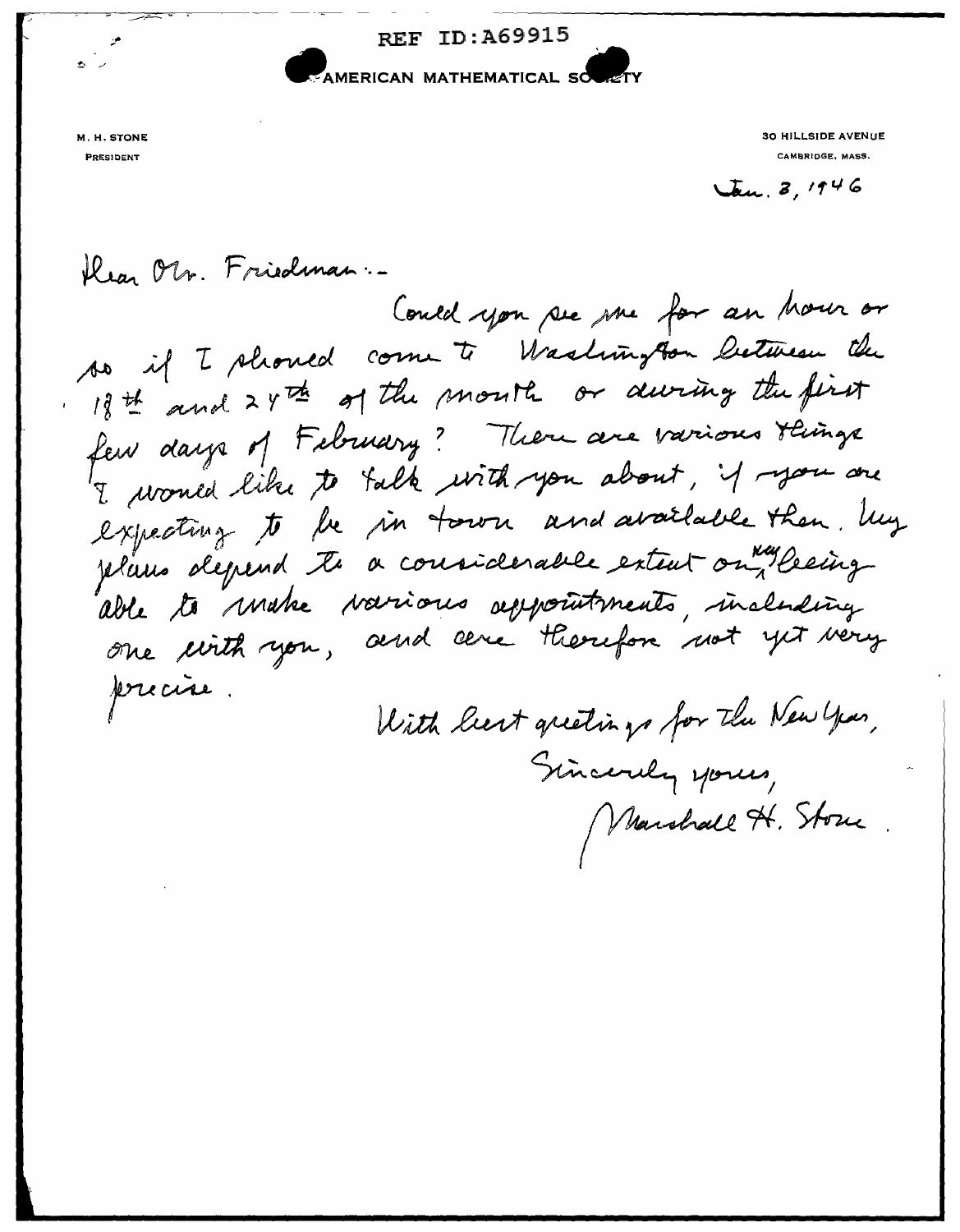**REF ID: A6991** 

**CSGAS-14** 

22 October 1947

SUBJECT: Utilization of Services of Dr. Stone

TO:

Chief, Army Security Agency

1. I have discussed this matter with the Chiefs of the operating divisions. I find that Mr. Rowlett feels that all such cases of possible employment of eminent men as consultants should be examined on their individual merits, taking cognizance of current cryptanalytic problems. I further find that he is inclined to favor the idea of employing Dr. Stone on the basis proposed for a minimum period of three months. On the other hand. I find Dr. Kullback and Dr. Sinkov even less sanguine than you were initially about the results or advantages to be expected from part-time employment of Dr. Stone, either on a contractual basis for consulting services or on a PWAE basis. They feel that better results would accrue to the ASA and the Government as a whole if we could take the money that it is probably going to cost to engage in this venture with Dr. Stone and use it instead to employ one or two competent young scientists on a regular, full-time basis. To a large extent I share the latter point of view but, if you will recall my first reaction to this question, I urged serious consideration be given to trying Dr. Stone out as a consultant, for I do not close my mind to the possibility that a man of Stone's mental stature might in a short time and with a fresh approach develop something new, useful, or even startling in the field. Some people have entertained the idea that a man who has made his mark professionally in some field of knowledge or who shows brilliance therein is ipso facto qualified to do excellent work in the field of cryptanalysis. Some of our experience contradicts this idea, but here is a good chance to try the experiment under favorable conditions and to observe what happens. Such an experiment should then afford a useful basis for future considerations or decisions in similar circumstances. There are other candidates for similar consultantships and our experiment will be useful not only in affording a guide but also in establishing a precedent.

2. a. Dr. Kullback suggests that in view of Dr. Stone's present work at the University of Chicago, where we understand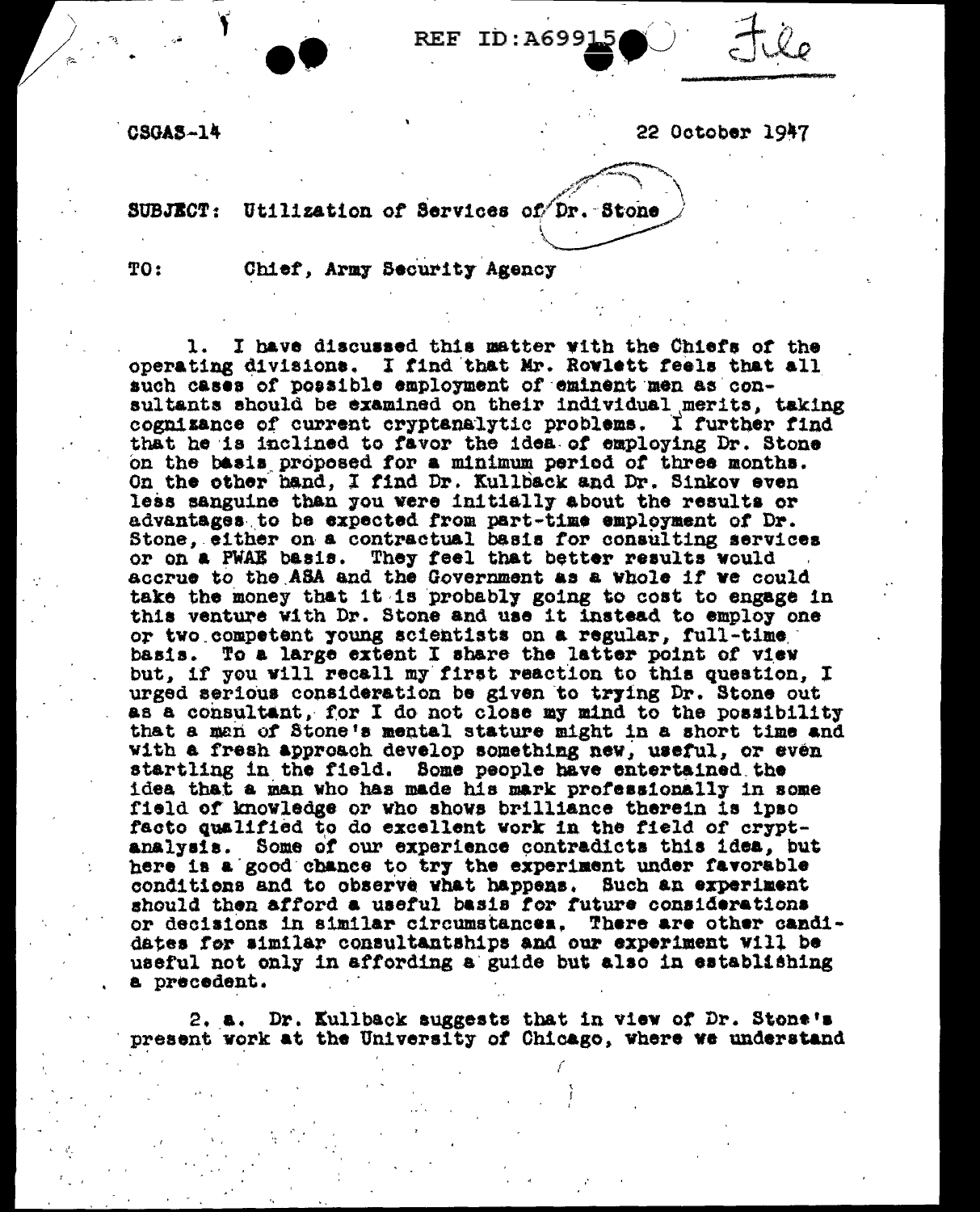22 October 1947 CSGAS-14 312.1 Subject: Utilization of Services of Dr. Stone (continued)

he is not only head of the Department of Mathematics but also is in direct charge of research and development of electronic calculating machinery, it might be useful to channel Dr. Stone's efforts along lines of research into the possibility of designing and building modern calculating machinery specifically adapted to the solution of cryptanalytic problems. Or, it may be possible to modify the present types of electrical and electronic computing machines, which operate on a fixed arithmetic basis, to make them serve as cryptanalytic machines, which usually must operate on a variable or algebraic basis. For this, Dr. Stone must not only acquire a good working knowledge of cryptanalytic theory and techniques, but he must also learn in detail what we and the British have accomplished with adaptations of existing machines or with recent developments in specially-designed cryptanalytic machines.

It developed from my talk with Mr. Rowlett that b. Dr. Stone did some concentrated work for approximately three weeks on the "Fish" and German Enigma problems immediately after returning from India in 1945 and showed considerable aptitude at grasping the cryptanalytic and mathematical aspects of both. Mr. Rowlett therefore suggests that Dr. Stone be brought here to work for a minimum of three months specifically and exclusively on the Longfellow problems. Possibly this vould be an excellent point of departure and afford a good test of Dr. Stone's ability to contribute, at the same time give an indication of what can be expected from others under similar circumstances. After three months both parties could review the situation and ascertain whether or not it is worthwhile to continue the relationship.

3. I have discussed possible financial arrangements with Messrs. Sullivan and Crafford. It appears easier from an administrative point of view to employ Dr. Stone as a research analyst on a PWAE basis. "In order to do that it will be necessary to obtain authorization for an increase in our number of positions in the critical grades, but this may not be too difficult in this case. It is suggested that a P-8 grade would be varranted. On the other hand, and as an alternative, a contract for consultant services at the rate of \$25.00 per diem, the maximum rate, can be placed and this requires approval of the Secretary of the Army. In my opinion the PWAE basis is preferable. To arrange for either method of employment will probably take a little time, so that while waiting it might be useful to send Dr. Stone some material for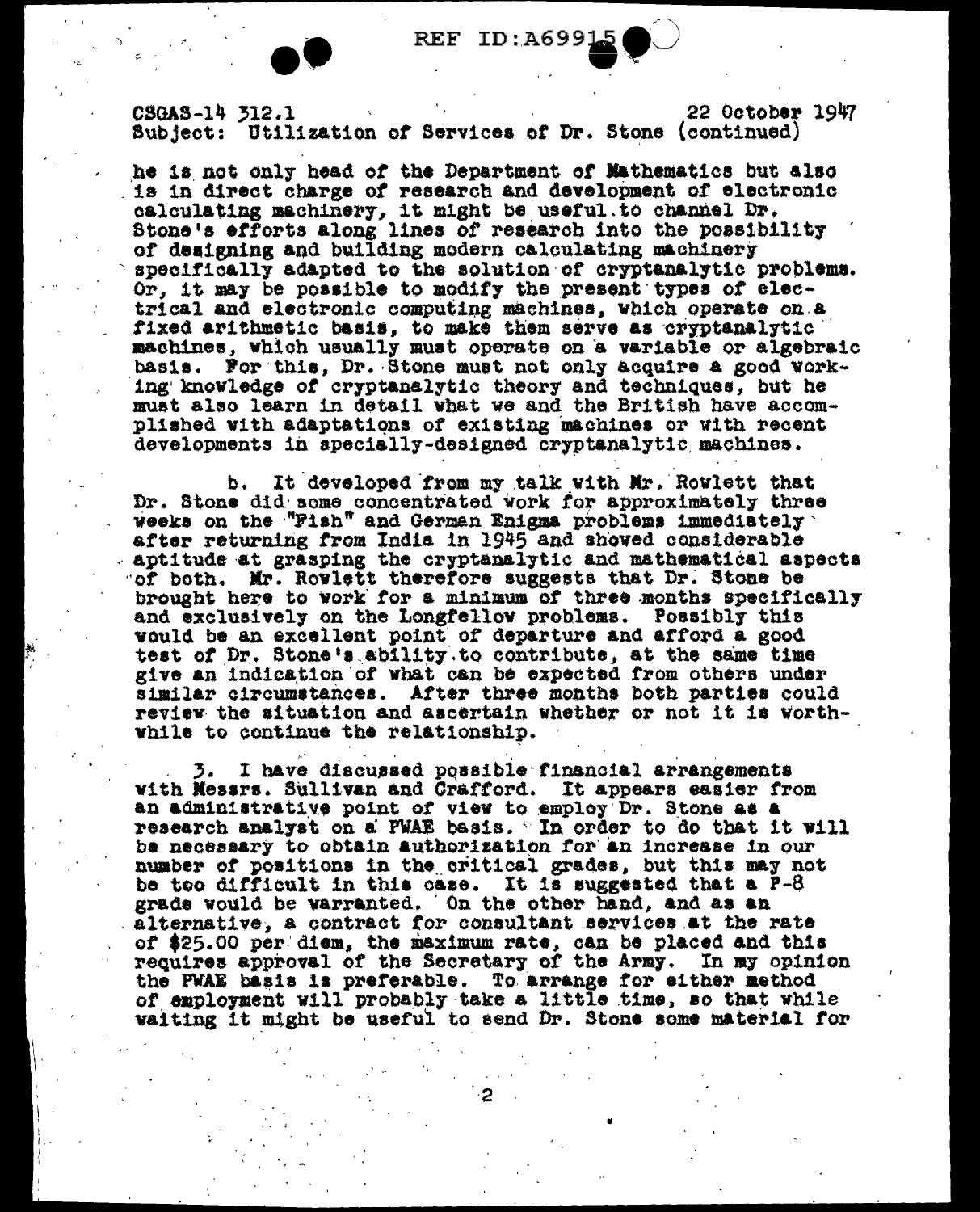

CSGAS-14 312.1 22 October 1947 Subject: Utilization of Services of Dr. Stone (continued)

study. I suggest that if he does not already have it. he be sent the extension course material and asked to look it over carefully.

4. You will recall that at the end of his war-time employment in G-2 Dr. Stone filed a final report on his experience and observations. We have never been able to see that report. We also gained the impression that it contained comments and probably criticisms on our organization, methods, etc. It might be advisable to make a renewed attempt to get that report inasmuch as a review of it might give clues to lines upon which Dr. Stone could be given special assignments of work.

5. It is recommended that:

"a. A letter substantially as per the attached be sent Dr. Stone without delay, inasmuch as his last communication suggests he "could begin by coming to Washington for a short training period sometime in November."

b. A renewed attempt be made to locate a copy of Dr. Stone's final report to which reference is made in Par. 4.

c. Steps be initiated at once to employ Dr. Stone on a PWAE basis as a research analyst. P-8.

1 Incl Letter to Dr. Stone WILLIAM F. FRIEDMAN

Chief, Communications Research **Ext 215**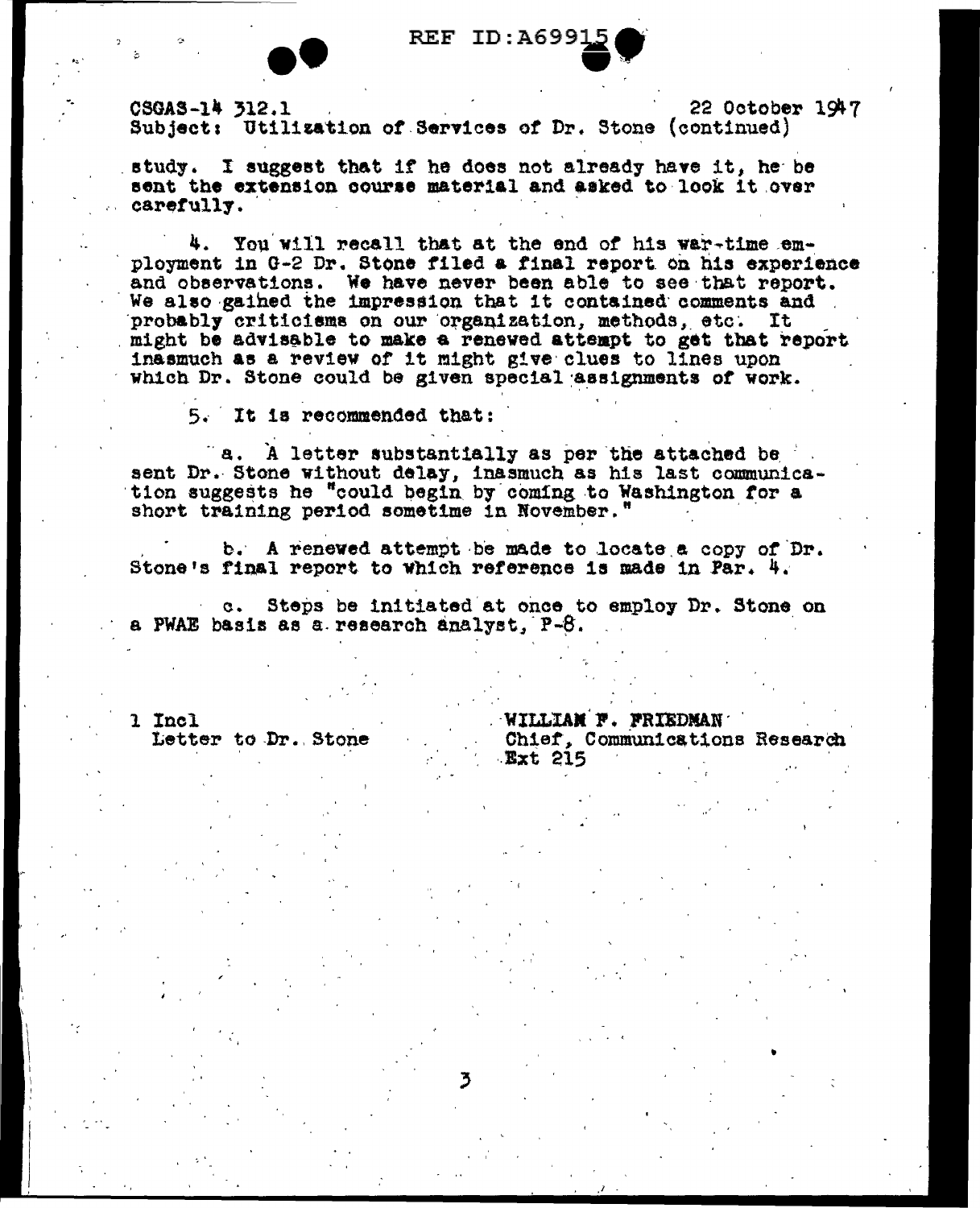22 October 1947

Dr. Marshall H. Stone Department of Mathematics University of Chicago Chicago, Illinois

Dear Dr. Stone:

Receipt of your letter of 5 October 1947 is acknowledged, and I note that you would like to begin our proposed relationship by coming to Washington for a short training period sometime in November.

This would be agreeable to me, and I would be glad if I were able to say to you at once that what you propose is satisfactory, but as you are doubtless well awdre it takes a little time to make the necessary arrangements for reimbursement of travel expenses, payment for services, and so on. So we will need a little more time to complete those details.

In the meantime, may I make a suggestion?

In your letter of 29 May and in your conversation with me on 7 June, you were quite frank in stating not only your awareness of the disadvantages of part-time arrangements in work of such difficulty as that we are considering but also your realization that you will have to undergo a considerable period of study before you will be in a position to make a real contribution. Now I believe that a good part of your preliminary study to acquaint yourself with basic ideas in the field could be accomplished by means of a review of some of our extension course literature. You may already have this material, but if not, I will be glad to send it to you. There is no need for you to solve any of the exercises unless you wish to, and in the latter case you could send your papers in for review or not, as you see fit. The knowledge you might gain in this easy way would not only give you a bird's-eye view of the general field of cryptanalysis but also afford a sound base for further study. There is another advantage in such preliminary review: we have found that it is not usually advisable to take cryptanalysis pills in large doses. It takes a little time for the ideas in this field to sink in and make a lasting mark. You could carry on your normal duties at the University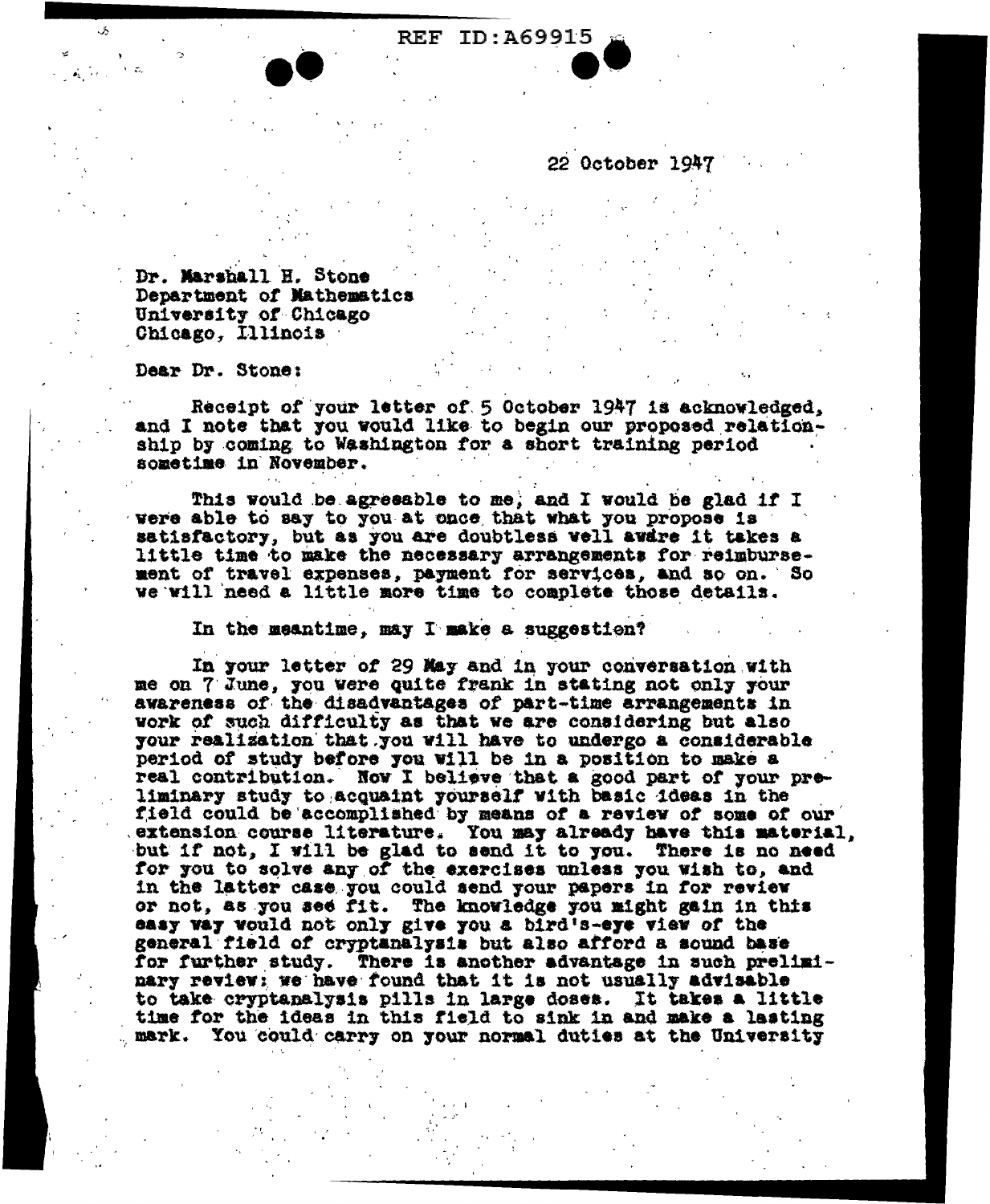and browse at your leisure in the extension course material until the financial arrangements for your employment have been completed. I anticipate no difficulties on that score.

I assume that you would like to know what we have in mind for you to undertake when you come to Washington. We think you might well tackle one specific problem which would certainly be of deep interest to you and which is akin to the problems you studied for approximately three weeks when you were last at Arlington and is of current importance. We would like to have you come prepared to stay here to work on that problem for a minimum of three months' continuous effort, for it is of such nature that it will take some preliminary study to build a firm foundation for actual research. Our hope is that by such concentrated attention you will be able to make a valuable contribution to our stock of knowledge on this problem. After that, there will no doubt be other problems of equal interest and importance, from among which we can select one for further study by you. The latter might be one having many points of contact with the sort of problems you no doubt meet in your work in development of high-speed calculating or computing machines at the University, but, of course, the problems will have applicability specifically to our field of interest.

If what I have outlined above appeals to you and if you are in a position to take three months' leave of absence for your first assignment, please advise me and I will initiate action leading toward the establishment of the financial arrangements. Also, I will have the extension course material sent to you without delay in case you do not already have it. No doubt you realize that material of a higher security classification cannot be sent you either at this time or even in the future, especially if it deals with current problems. You will readily appreciate the wisdom of our policy in this regard, which does not permit such material to be taken off the premises.

Very truly yours,

HAROLD G. HAYES Colonel, Signal Corps Chief, Army Security Agency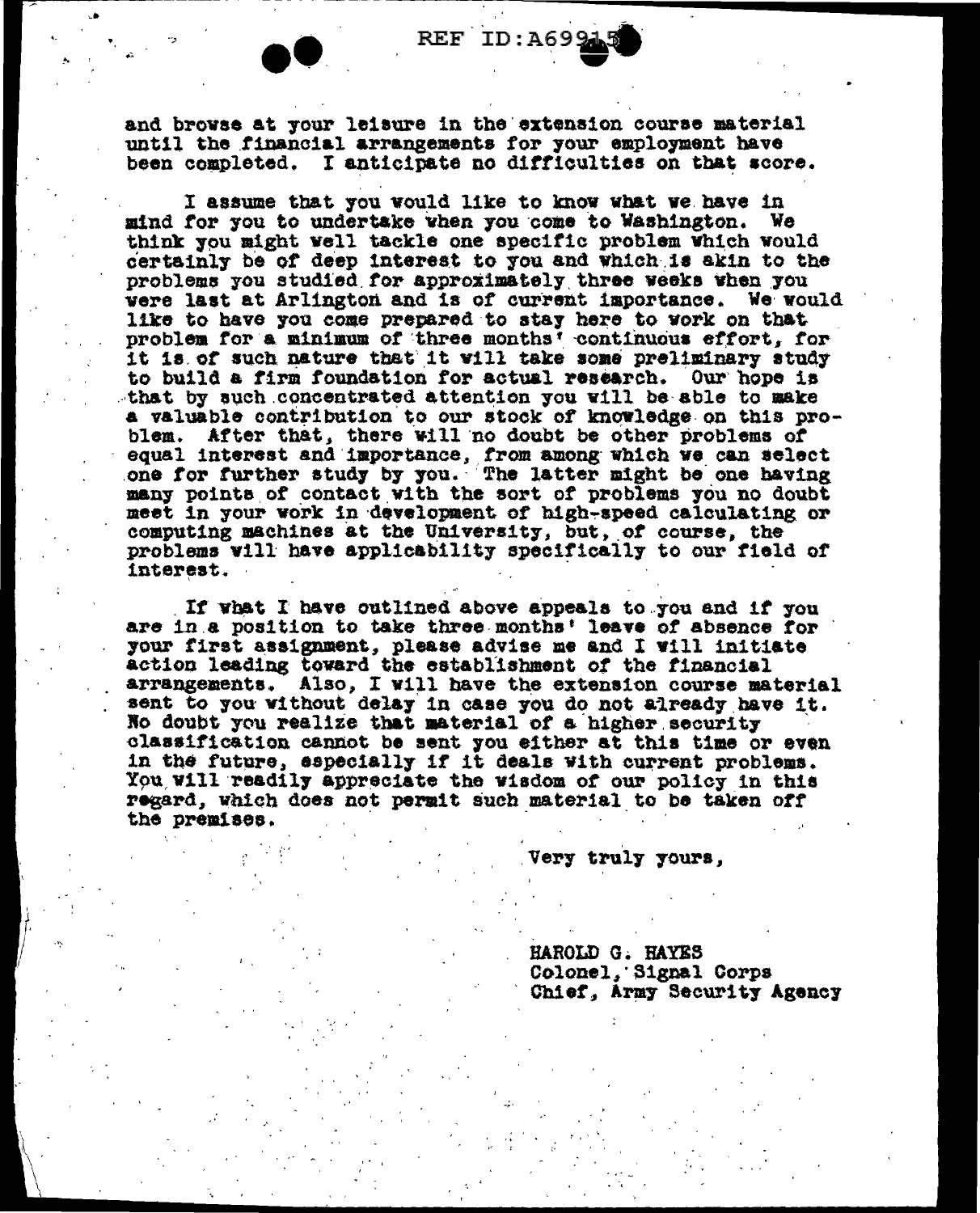100: A62215 rarcer

¥ STANDARD FORM NO. 64 Office Memorandum. UNITED STATES GOVERNMENT : Mr. Triedman **TO** DATE:  $20$  $O_{C}$ - 1947 FROM :  $\beta$ SUBJECT: EXTENsion Course grades of Prof. A.A. Albert, Last benown address: RFD#5, Oshbosh, Wisconsin Subcourse no. Rating (Ehm. nul Crypt) ..... 98.6  $30 - 1$ (ador mil. Crypt) ..... 99.2  $30 - a$  $3a-21$  (mil  $C_{\gamma\rho}tT'$ ) ...... 99.5  $40 - 20$  $(4 - 4 - \pi)$  ...... 94.0  $40 - 21$  $\begin{pmatrix} 1 & 0 & 0 \\ 0 & 0 & 0 \\ 0 & 0 & 0 \end{pmatrix}$ " IE ) completed only 4 lessons - apperox. average = 95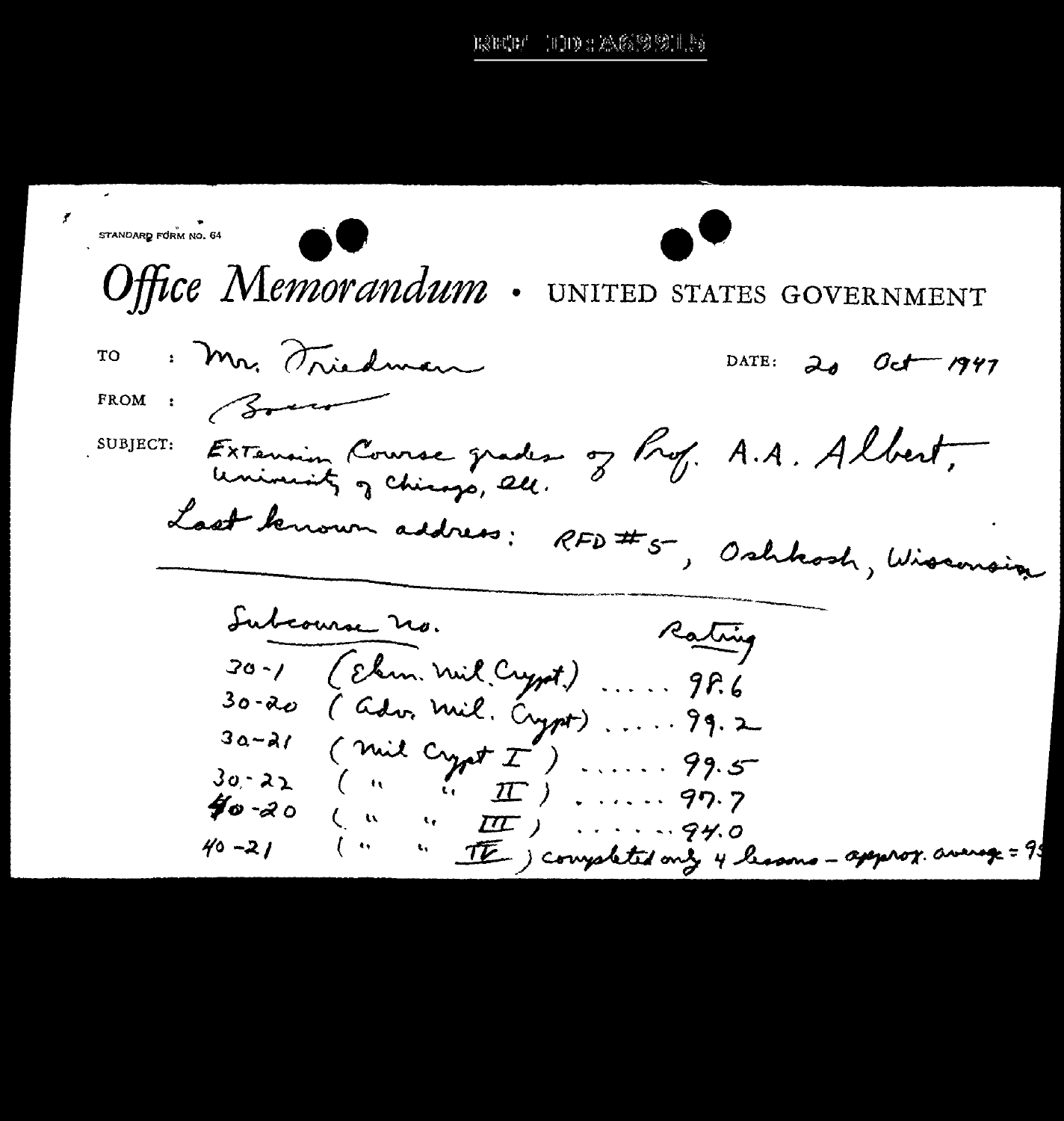### 22 May 1947

Mr. Marshal Stone 313 Eckhard Hall University of Chicago Chicago 37, Illinois

Dear Mr. Stone:

Colonal Carter W. Clarke has informed me of your desire to be of assistance to the Army Security Agency. Your offer is a preciated and I would like you to go more into detail as to the type of contribution which you had in mind. I would like to have from you, if you can find the time before your departure for South America, a brief statement of your ideas with regard to participation in our efforts. It will give me something to think about and perhaps we can here work out some of the details to discuss with you on your return from your trip.

Very truly yours,

**HAROLD G. HAYES** Colonal Signal Corps Chief, Army Security Agency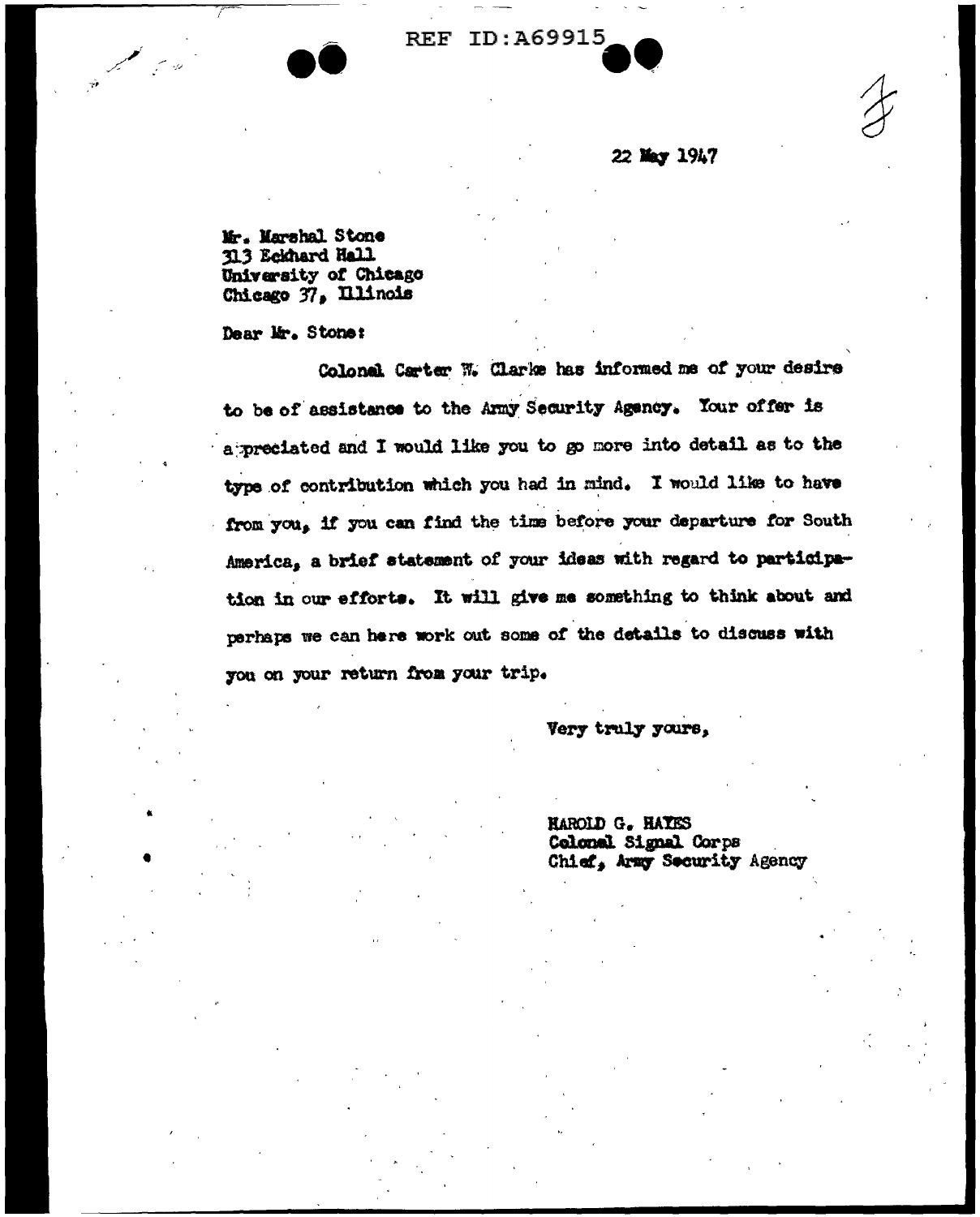**DRAFT** 

Mr. Marshal Stone 313 Eckhart Hall University of Chicago Chicago 37. Illinois

Dear Mr. Stone:

Colonel Carter W. Clarke has informed me of your desire to be of assistance to the Anny Security Agency. Your offer is appreciated and I لممعاس

2.3 Min.

would like you to go more into detail as to the type of contribution you hed in mind. I would like to have firm you if you can find the time before your depenture for South America, a big et the hand with the matter consideration. As you Yorts. It will give me concettuing to think about and hd\_will\_continue\_to\_bot\_felt\_here; New-appointments\_and promotions in the uhopes we can here work out some of the details to de higher brackets are frozen for this and the next fiscal year. As a conwith spre on your attenu from South america. normal altrition, which naturally would come/from within the organization following the organization's promotional policy, presents a highly unusual problem. This Agency has never been permitted to/hire consultants on an expense besis and hence has always worked within the Civil Service rules and regulations governing graded and ungraded employees. You may bé assured that I will give the matter my personal considera-

tion as soon as I have all the information available on which to base a decision.

Very truly yours,

HARCLD G. HAYES Colonel Signal Corps